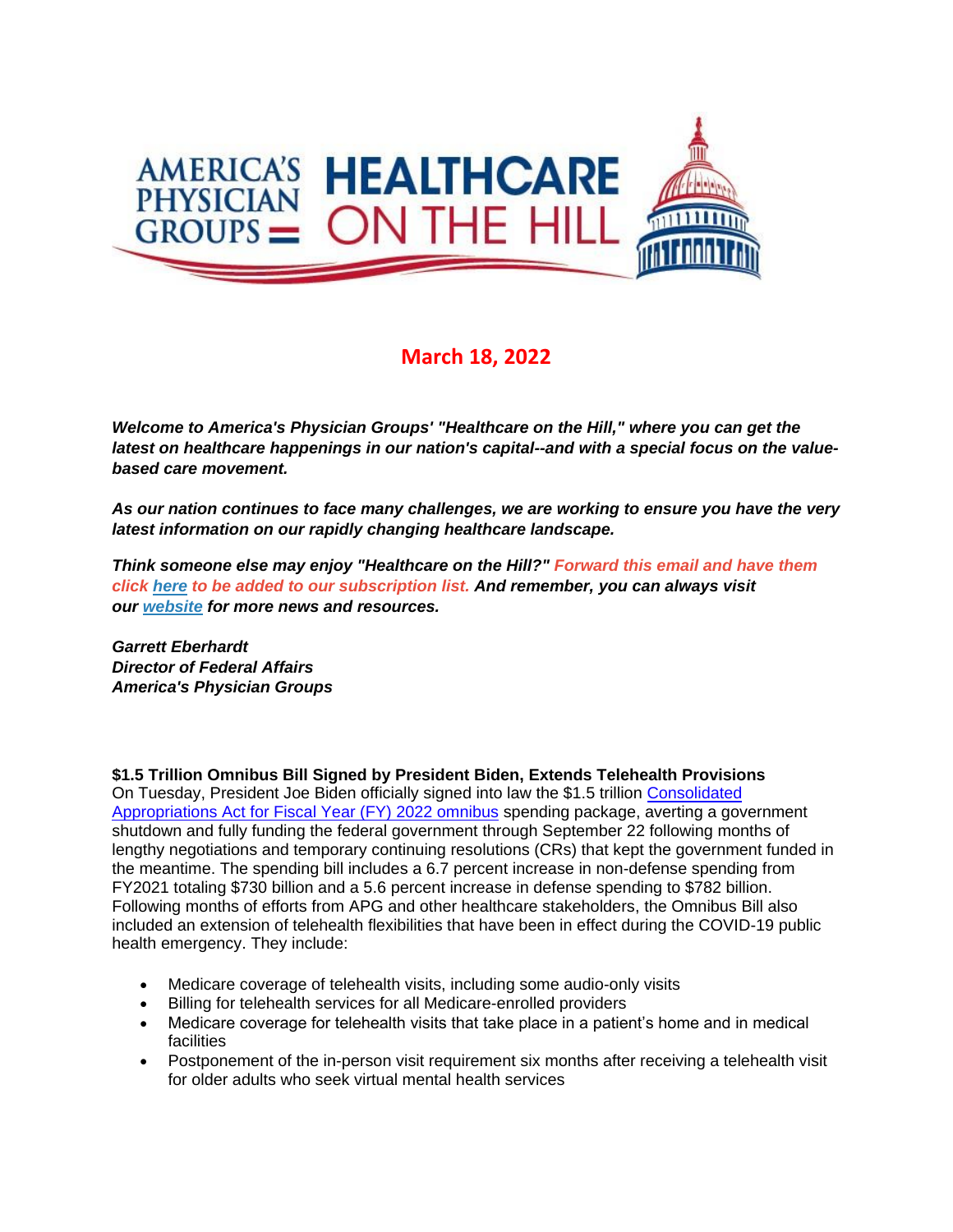- Federally qualified health centers and rural health clinics allowed to offer telehealth services and waiver of the requirement that mental health patients meet a provider in-person before receiving virtual care
- Expansion of the types of practitioners eligible to provide telehealth services to include occupational therapists, physical therapists, speech-language pathologists and audiologists

The bill also requires the Medicare Payment Advisory Commission (MedPAC) to conduct a study analyzing the use of telehealth services under the Medicare program, telehealth expenditures, and the effects of expanded telehealth coverage on access to care among Medicare beneficiaries. The HHS Secretary will also be required to post data about telemedicine service claims to the CMS website every quarter, starting July 1, 2022.

The bill hit a snag in the days before its passage when legislators removed \$15.6 billion in COVID-19 funding following a failure to reach compromise on how to pay for the relief with House Democrats objecting to language that would have offset the funding with unspent relief funds and Republicans wanting the funding to be partially offset by reclaiming unspent funds allocated to states. Democrats have stated their hoped to provide COVID-19 relief funding through standalone legislation. The bill also expanded funding for the National Institutes of Health, the Centers for Disease Control and Prevention, and for state and local governments to strengthen infrastructure and capacity.

## **CMS Innovation Center to Hold ACO REACH Webinars**

The CMS Innovation Center is hosting a [webinar](http://link.apg.org/c/7/eyJhaSI6Njk4MDUxNDQsImUiOiJncGhpbGxpcHNAYXBnLm9yZyIsInJpIjoiY29udGFjdC03YWMxOTAzZjFkYzVlYTExYTgxMjAwMGQzYTVhMTdlMy1lY2QyNmNhYTBlOTc0ZDNlYmRmNGM1ZDdhYTBlZTM3ZiIsInJxIjoiMDItYjIyMDc3LTI0ZTJkNzZlYjM1MTRiNDc4Y2ZlNDhkNTVjNDdiMGRmIiwicGgiOm51bGwsIm0iOmZhbHNlLCJ1aSI6IjIiLCJ1biI6IiIsInUiOiJodHRwczovL2xua3MuZ2QvbC9leUpoYkdjaU9pSklVekkxTmlKOS5leUppZFd4c1pYUnBibDlzYVc1clgybGtJam94TURFc0luVnlhU0k2SW1Kd01qcGpiR2xqYXlJc0ltSjFiR3hsZEdsdVgybGtJam9pTWpBeU1qQXpNVGN1TlRVd05qQTBOREVpTENKMWNtd2lPaUpvZEhSd2N6b3ZMMk50Y3k1NmIyOXRaMjkyTG1OdmJTOTNaV0pwYm1GeUwzSmxaMmx6ZEdWeUwxZE9YMjlQV2tWVmVWbERWRVJsZDJWbFJXMUhOM0kxUkhjaWZRLktiMUZ5anBxWFUtWUZXTmc0aTIwNS1USXJvVVR3cDVaTWVIMHRRc192Rlkvcy8xMjAyNDM3NDU4L2JyLzEyODI3MDc3NjQ2MC1sP19jbGRlZT1aM0JvYVd4c2FYQnpRR0Z3Wnk1dmNtYyUzZCZyZWNpcGllbnRpZD1jb250YWN0LTdhYzE5MDNmMWRjNWVhMTFhODEyMDAwZDNhNWExN2UzLWVjZDI2Y2FhMGU5NzRkM2ViZGY0YzVkN2FhMGVlMzdmJmVzaWQ9NGU3ZDE0MTUtMjVhNi1lYzExLTk4M2YtMDAyMjQ4MGIxZWNhIn0/m2bQYMXzgH-USvP40AvJ6A) for the recently released ACO Realizing Equity, Access, and Community Health (REACH) Model's [Request for Applications \(RFA\)](http://link.apg.org/c/7/eyJhaSI6Njk4MDUxNDQsImUiOiJncGhpbGxpcHNAYXBnLm9yZyIsInJpIjoiY29udGFjdC03YWMxOTAzZjFkYzVlYTExYTgxMjAwMGQzYTVhMTdlMy1lY2QyNmNhYTBlOTc0ZDNlYmRmNGM1ZDdhYTBlZTM3ZiIsInJxIjoiMDItYjIyMDc3LTI0ZTJkNzZlYjM1MTRiNDc4Y2ZlNDhkNTVjNDdiMGRmIiwicGgiOm51bGwsIm0iOmZhbHNlLCJ1aSI6IjMiLCJ1biI6IiIsInUiOiJodHRwczovL2xua3MuZ2QvbC9leUpoYkdjaU9pSklVekkxTmlKOS5leUppZFd4c1pYUnBibDlzYVc1clgybGtJam94TURBc0luVnlhU0k2SW1Kd01qcGpiR2xqYXlJc0ltSjFiR3hsZEdsdVgybGtJam9pTWpBeU1qQXpNVGN1TlRVd05qQTBOREVpTENKMWNtd2lPaUpvZEhSd2N6b3ZMMmx1Ym05MllYUnBiMjR1WTIxekxtZHZkaTl0WldScFlTOWtiMk4xYldWdWRDOWhZMjh0Y21WaFkyZ3RjbVpoSW4wLlJFTHM5Q3ZYYmtVc0h3bnhMOWNCUE5fLWxfUGUtUm96SDVaLWFEUnp1bWcvcy8xMjAyNDM3NDU4L2JyLzEyODI3MDc3NjQ2MC1sP19jbGRlZT1aM0JvYVd4c2FYQnpRR0Z3Wnk1dmNtYyUzZCZyZWNpcGllbnRpZD1jb250YWN0LTdhYzE5MDNmMWRjNWVhMTFhODEyMDAwZDNhNWExN2UzLWVjZDI2Y2FhMGU5NzRkM2ViZGY0YzVkN2FhMGVlMzdmJmVzaWQ9NGU3ZDE0MTUtMjVhNi1lYzExLTk4M2YtMDAyMjQ4MGIxZWNhIn0/a_DiYEWEuxdJWKScEXx4PQ) on Tuesday, March 22 from 4:00 – 5:00 PM EDT. The Innovation Center will discuss participant eligibility requirements, payment mechanisms, and the methodology used to align beneficiaries to providers.

On March 28 from 4:00 – 5:00 PM EDT, the Innovation Center will also conduct a [webinar](http://link.apg.org/c/7/eyJhaSI6Njk4MDUxNDQsImUiOiJncGhpbGxpcHNAYXBnLm9yZyIsInJpIjoiY29udGFjdC03YWMxOTAzZjFkYzVlYTExYTgxMjAwMGQzYTVhMTdlMy1lY2QyNmNhYTBlOTc0ZDNlYmRmNGM1ZDdhYTBlZTM3ZiIsInJxIjoiMDItYjIyMDc3LTI0ZTJkNzZlYjM1MTRiNDc4Y2ZlNDhkNTVjNDdiMGRmIiwicGgiOm51bGwsIm0iOmZhbHNlLCJ1aSI6IjQiLCJ1biI6IiIsInUiOiJodHRwczovL2xua3MuZ2QvbC9leUpoYkdjaU9pSklVekkxTmlKOS5leUppZFd4c1pYUnBibDlzYVc1clgybGtJam94TURJc0luVnlhU0k2SW1Kd01qcGpiR2xqYXlJc0ltSjFiR3hsZEdsdVgybGtJam9pTWpBeU1qQXpNVGN1TlRVd05qQTBOREVpTENKMWNtd2lPaUpvZEhSd2N6b3ZMMmRqWXpBeUxuTmhabVZzYVc1cmN5NXdjbTkwWldOMGFXOXVMbTkxZEd4dmIyc3VZMjl0THo5MWNtdzlhSFIwY0hNbE0wRWxNa1lsTWtaamJYTXVlbTl2YldkdmRpNWpiMjBsTWtaM1pXSnBibUZ5SlRKR2NtVm5hWE4wWlhJbE1rWlhUbDlQWkZSZlpVUmFNRkZPWVMxME5tSkdOVE5WUzJ4UkptUmhkR0U5TURRbE4wTXdNU1UzUTBwaFpHVXVVblZ6YzJWc2JDVTBNR050Y3k1b2FITXVaMjkySlRkRFpXWmlOVEk0TnpGaVpUVTVORGRrWmpJMU9ESXdPR1JoTURWbFlqVTJOVGNsTjBOa05UaGhaR1JsWVRVd05UTTBZVGd3T0RRNU9XSmhOR1E1TkRRNU1UQmtaaVUzUXpBbE4wTXdKVGRETmpNM09ESTRPREExTlRVNE9ERXpOalE1SlRkRFZXNXJibTkzYmlVM1ExUlhSbkJpUjFwellqTmtPR1Y1U2xkSmFtOXBUVU0wZDB4cVFYZE5SRUZwVEVOS1VVbHFiMmxXTW14MVRYcEphVXhEU2tKVWFVazJTV3N4YUdGWGQybE1RMHBZVmtOSk5rMXVNQ1V6UkNVM1F6TXdNREFtYzJSaGRHRTlOMUYzWXlVeVFqWm5aak5oUWtZeVdFdEpjVEZJWVVGVlRFbEdORm81Um1sQ1ZuSkpTSGhMZG5sc1VHVkpKVE5FSm5KbGMyVnlkbVZrUFRBaWZRLk1YVmVreHhXSWNDZzQ0cGs3MGVYX2JMSGtJN1BzR0lfVXFYakE3TjRlY00vcy8xMjAyNDM3NDU4L2JyLzEyODI3MDc3NjQ2MC1sP19jbGRlZT1aM0JvYVd4c2FYQnpRR0Z3Wnk1dmNtYyUzZCZyZWNpcGllbnRpZD1jb250YWN0LTdhYzE5MDNmMWRjNWVhMTFhODEyMDAwZDNhNWExN2UzLWVjZDI2Y2FhMGU5NzRkM2ViZGY0YzVkN2FhMGVlMzdmJmVzaWQ9NGU3ZDE0MTUtMjVhNi1lYzExLTk4M2YtMDAyMjQ4MGIxZWNhIn0/zV097PMqdUplptdwf8W-Sw) on ACO REACH Financial Methodology. That webinar will focus on the new financial policies featured in the ACO REACH model.

## **HHS' OIG Releases Report on the Importance of Telehealth during COVID-19 Pandemic**

Yesterday, the Department of Health and Human Services Office of the Inspector General (OIG) released a [report](http://link.apg.org/c/7/eyJhaSI6Njk4MDUxNDQsImUiOiJncGhpbGxpcHNAYXBnLm9yZyIsInJpIjoiY29udGFjdC03YWMxOTAzZjFkYzVlYTExYTgxMjAwMGQzYTVhMTdlMy1lY2QyNmNhYTBlOTc0ZDNlYmRmNGM1ZDdhYTBlZTM3ZiIsInJxIjoiMDItYjIyMDc3LTI0ZTJkNzZlYjM1MTRiNDc4Y2ZlNDhkNTVjNDdiMGRmIiwicGgiOm51bGwsIm0iOmZhbHNlLCJ1aSI6IjUiLCJ1biI6IiIsInUiOiJodHRwczovL29pZy5oaHMuZ292L29laS9yZXBvcnRzL09FSS0wMi0yMC0wMDUyMC5wZGY_X2NsZGVlPVozQm9hV3hzYVhCelFHRndaeTV2Y21jJTNkJnJlY2lwaWVudGlkPWNvbnRhY3QtN2FjMTkwM2YxZGM1ZWExMWE4MTIwMDBkM2E1YTE3ZTMtZWNkMjZjYWEwZTk3NGQzZWJkZjRjNWQ3YWEwZWUzN2YmZXNpZD00ZTdkMTQxNS0yNWE2LWVjMTEtOTgzZi0wMDIyNDgwYjFlY2EifQ/WrqjjwbwiWhCyE_G8SyC0g) finding that telehealth played a critical role in providing services to Medicare beneficiaries during the first year of the COVID-19 pandemic. The report found that over 28 million Medicare beneficiaries, 40 percent of all Medicare beneficiaries, used telehealth between March 2020 and February 2021 and that telehealth accounted for 43 percent of Medicare behavioral health services, 13 percent of Medicare office visits, and 12 percent of overall services. In total, beneficiaries used 88 times more telehealth services during the first year of the pandemic than they used in the prior year.

The OIG cited its findings as "important" for the Centers for Medicare & Medicaid Services (CMS), Congress, and other stakeholders to consider as it weighs allowing recent changes to the telehealth services to be implemented permanently. The report also cited the need to balance concerns about access, quality of care, equity, and program integrity so that the benefits of telehealth are realized while allowing the Medicare program to best meet the needs of its beneficiaries.

## **Senate Finance Committee Holds Hearing on Drug Pricing Reform**

On Wednesday, the Senate Committee on Finance held a [hearing](http://link.apg.org/c/7/eyJhaSI6Njk4MDUxNDQsImUiOiJncGhpbGxpcHNAYXBnLm9yZyIsInJpIjoiY29udGFjdC03YWMxOTAzZjFkYzVlYTExYTgxMjAwMGQzYTVhMTdlMy1lY2QyNmNhYTBlOTc0ZDNlYmRmNGM1ZDdhYTBlZTM3ZiIsInJxIjoiMDItYjIyMDc3LTI0ZTJkNzZlYjM1MTRiNDc4Y2ZlNDhkNTVjNDdiMGRmIiwicGgiOm51bGwsIm0iOmZhbHNlLCJ1aSI6IjYiLCJ1biI6IiIsInUiOiJodHRwczovL3d3dy5maW5hbmNlLnNlbmF0ZS5nb3YvaGVhcmluZ3MvcHJlc2NyaXB0aW9uLWRydWctcHJpY2UtaW5mbGF0aW9uLWFuLXVyZ2VudC1uZWVkLXRvLWxvd2VyLWRydWctcHJpY2VzLWluLW1lZGljYXJlP19jbGRlZT1aM0JvYVd4c2FYQnpRR0Z3Wnk1dmNtYyUzZCZyZWNpcGllbnRpZD1jb250YWN0LTdhYzE5MDNmMWRjNWVhMTFhODEyMDAwZDNhNWExN2UzLWVjZDI2Y2FhMGU5NzRkM2ViZGY0YzVkN2FhMGVlMzdmJmVzaWQ9NGU3ZDE0MTUtMjVhNi1lYzExLTk4M2YtMDAyMjQ4MGIxZWNhIn0/BdmpiEZo3xGvGddBbtHzwQ) on drug pricing reform with Committee Chair Senator Ron Wyden (D-OR) focusing heavily on Medicare negotiations. His Republican colleagues expressed their opposition to the concept of negotiation as they characterized it as skewing too closely toward price controls. Sen. Wyden pushed back on the characterization and cited the varying cost of some drugs from country to country as evidence of the need for the process of negotiation with Sen. Ben Cardin (D-MD) echoing the sentiment and pointing toward the federal government's place as the largest payer for prescription drugs in the country, yet